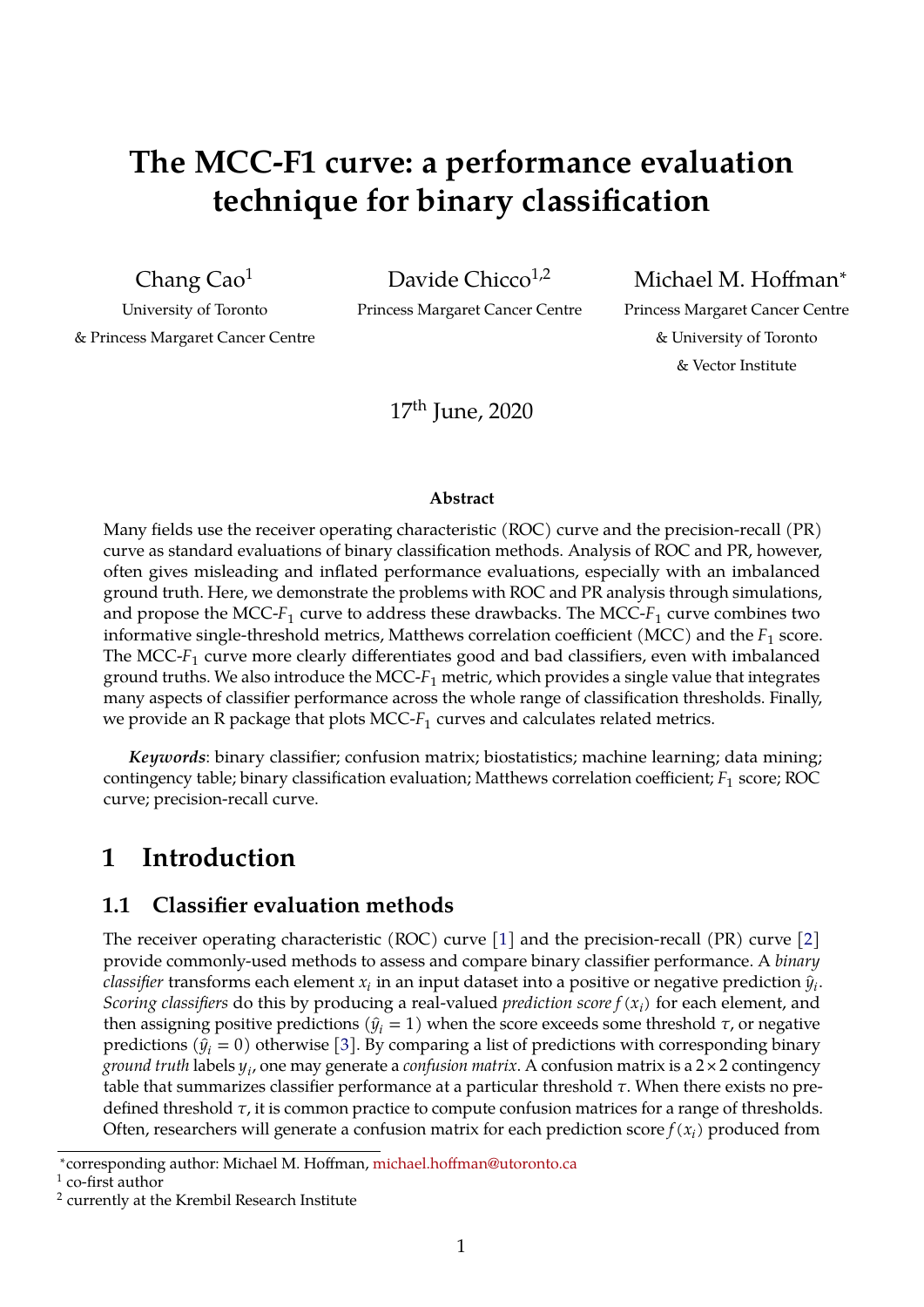|  | predicted positive<br>$\hat{y}_i = 1$ | predicted negative<br>$\hat{y}_i = 0$                                                                                                    |
|--|---------------------------------------|------------------------------------------------------------------------------------------------------------------------------------------|
|  |                                       | actual positive $y_i = 1$ true positives (TP) false negatives (FN)<br>actual negative $y_i = 0$ false positives (FP) true negatives (TN) |

<span id="page-1-0"></span>**Table 1: Confusion matrix cells**. For a binary classifier, the four cells of the confusion matrix quantify the frequency of every combination of predicted class  $\hat{y}_i$  and actual class  $y_i$ .

the input dataset. One may then compute other statistics to summarize the confusion matrix, emphasizing different aspects. With two different summary statistics, one can plot their values on a two-dimensional curve over varying values of  $\tau$ . The curves most commonly used for this purpose are the ROC curve and the PR curve.

For certain problems, researchers face the challenge of evaluating classification with *imbalanced ground truth*, where the number of negative labels and positive labels differ substantially. Imbalanced ground truth occurs often in medicine and public health, where the number of healthy controls might greatly exceed the number of disease cases. Genomics also frequently poses imbalanced ground truth problems, where the proportion of the genome deemed "interesting" represents a small fraction of the total. Many have identified how ROC analysis on imbalanced data can mislead  $[1, 4, 5, 6, 7]$  $[1, 4, 5, 6, 7]$  $[1, 4, 5, 6, 7]$  $[1, 4, 5, 6, 7]$  $[1, 4, 5, 6, 7]$  $[1, 4, 5, 6, 7]$  $[1, 4, 5, 6, 7]$  $[1, 4, 5, 6, 7]$ . While some hold out PR analysis as a solution to this problem  $[4, 5]$  $[4, 5]$ , we show below that it can prove ineffective on some imbalanced datasets.

Researchers have proposed other curves to overcome the problems of existing assessment methods. The Cost Curve [\[8\]](#page-14-7) proves useful in testing various functions of misclassification cost, but gives less importance to correct predictions. The concentrated ROC (CROC) [\[9\]](#page-14-8) addresses *early retrieval* problems. Early retrieval problems emphasize the correctness of a small number of highest-ranked predictions, often where one can only put a limited number of predictions to practical use. For example, only the very top of a ranked list of predictions proves of interest in web search or drug lead identification. Like ROC analysis, however, CROC analysis cannot differentiate the performance of a classifier under different class imbalances [\[4\]](#page-14-3). The total operating characteristic (TOC) [\[10\]](#page-14-9) provides more information than the ROC curve. The complexity of its interpretation may have prevented its wider use in the scientific community. The Precision-Recall-Gain curve [\[11\]](#page-15-0) enhances precision and recall statistics through assessment of *positive gain*—how much the classifier's performance surpasses an always-positive classifier. While often an improvement over PR analysis, Precision-Recall-Gain analysis still focuses only on correct predictions of positive cases and excludes direct evaluation on negative cases. The *partial* ROC curves [\[12,](#page-15-1) [13\]](#page-15-2) present some advantages with respect to the traditional ROC curves, but fail to consider the complete dataset in their analyses.

Because of these flaws and limitations found in these performance analyses, we decided to design a new curve, able to provide a clear, balanced evaluation of any confusion matrix. Here, we present a novel statistical method to assess the performance of classifiers over multiple thresholds, based on the Matthews correlation coefficient (MCC) [\[14\]](#page-15-3) and the  $F_1$  score [\[15\]](#page-15-4): the MCC- $F_1$ curve. Our method shows visually how classifier choice and parameters affect all four cells of the confusion matrix, while considering the ground truth class prevalence.

#### **1.2 Summarizing the confusion matrix**

The confusion matrix's four cells [\(Table 1\)](#page-1-0) specify separately its performance on positive-labeled elements (actual positives) and negative-labeled elements (actual negatives). Actual positives correctly classified as positive are *true positives* (TP) and those wrongly classified as false are *false positives* (FP). Actual negatives correctly classified as negative are *true negatives* (TN) and those wrongly classified as false are *false negatives* (FN).

For example, suppose we have 100 positive items and 100 negative items. We successfully predict 60 positives to be positive, and 50 negatives to be negative. We mistakenly predict 40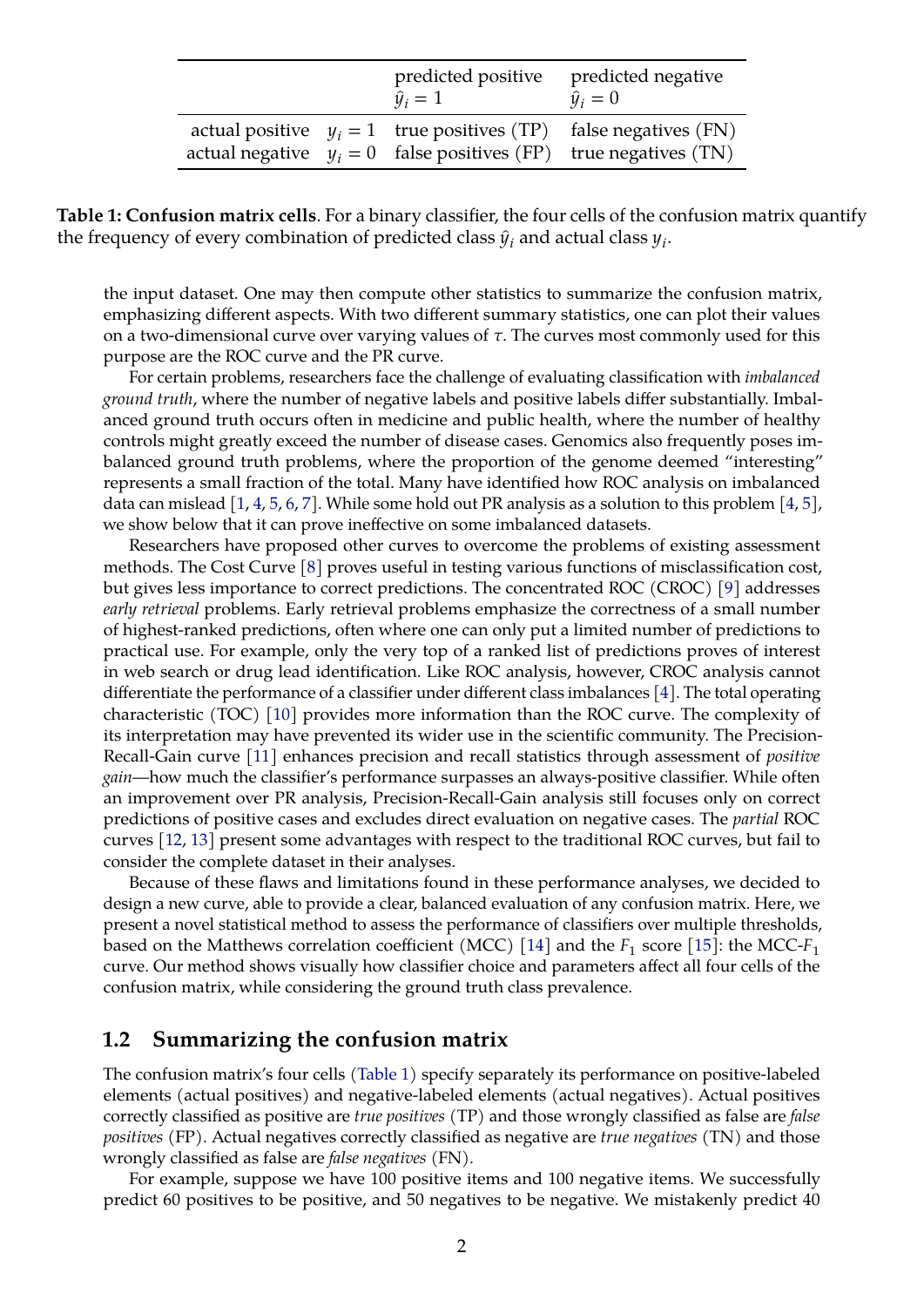| type            | metric                    | TP     | FP              | TN     | <b>FN</b> | multi-<br>threshold | worst<br>value | best<br>value | equation |
|-----------------|---------------------------|--------|-----------------|--------|-----------|---------------------|----------------|---------------|----------|
| single-aspect   | recall (TPR)              | $\pm$  |                 |        |           |                     | 0              | 1             | Eqn 1    |
|                 | false positive rate (FPR) |        | ┿               |        |           |                     |                | $\theta$      | Eqn 2    |
|                 | precision                 | $\pm$  |                 |        |           |                     | $\overline{0}$ | 1             | Eqn 3    |
| total-summary   | accuracy                  |        |                 |        |           |                     | 0              |               | Eqn $4$  |
|                 | balanced accuracy         | $\div$ | $\qquad \qquad$ | $\div$ |           |                     | $\overline{0}$ | 1             | Eqn 5    |
|                 | <b>MCC</b>                | $\div$ |                 | $\pm$  |           |                     | $-1$           | $+1$          | Eqn 6    |
|                 | unit-normalized MCC       | $\div$ |                 | $\pm$  |           |                     | 0              | 1             | Eqn 8    |
|                 | $F_1$ score               | $^{+}$ |                 |        |           |                     | $\overline{0}$ |               | Eqn 7    |
| multi-threshold | <b>AUROC</b>              | ╅      |                 |        |           |                     | 0              |               |          |
| integration     | <b>AUPR</b>               | ┽      |                 |        |           |                     | 0              |               |          |
|                 | $MCC-F_1$ metric          |        |                 |        |           |                     | 0              |               | Eqn $15$ |

<span id="page-2-3"></span>**Table 2: Taxonomy of binary classifier performance metrics.** Single-aspect metrics capture only one row or column of the confusion matrix. Total-summary metrics integrate multiple aspects of the confusion matrix. Multi-threshold integration metrics summarize a classifier's performance across multiple thresholds. "+" (or "-") means the metric increases (or decreases) with an increase in the number of true positives (TP), false positives (FP), true negatives (TN), or false negatives (FN). Blanks under TP, FP, TN, or FN indicate that the corresponding metric does not consider the corresponding cell of the confusion matrix.

positives to be negative, and 50 negatives to be positive. A confusion matrix that summarizes the frequency of all four outcomes, would have  $TP = 60$ ,  $FN = 40$ ,  $FP = 50$ , and  $TN = 50$ .

While a confusion matrix shows the raw counts of all four outcomes, it is difficult to interpret classifier performance with these counts alone. Instead, we can employ metrics that produce a single value by combining multiple quantities from the confusion matrix [\(Table 2\)](#page-2-3). *Single-aspect metrics* capture only one row or column of the confusion matrix, and include

<span id="page-2-0"></span>
$$
recall = TPR = \frac{TP}{TP + FN}
$$
 (1)

$$
(
$$
worst value = 0; best value = 1 $),$ 

<span id="page-2-1"></span>false positive rate (FPR) = 
$$
\frac{FP}{FP + TN}
$$
 (2)

(worst value  $= 1$ ; best value  $= 0$ ), and

<span id="page-2-2"></span>
$$
precision = \frac{TP}{TP + FP}
$$
 (3)

(worst value = 0; best value = 1).

The PR curve plots precision [\(Eqn 3\)](#page-2-2) against recall (true positive rate (TPR)) [\(Eqn 1\)](#page-2-0), and the ROC curve plots recall (TPR) against FPR [\(Eqn 2\)](#page-2-1). Each of the plotted variables is a single-aspect matrix emphasizing different aspects of the confusion matrix. Precision measures exactness—how many predicted positives were actual positives. Recall, instead, measures completeness—how many actual positives were predicted positives [\[16\]](#page-15-5). FPR measures how many examples of the negative class are mislabeled. Precision, recall, and FPR capture the confusion matrix only partially. For example, neither true negatives nor false positives affect recall, and a classifier that simply predicts that all elements are positive has high recall [\[17\]](#page-15-6).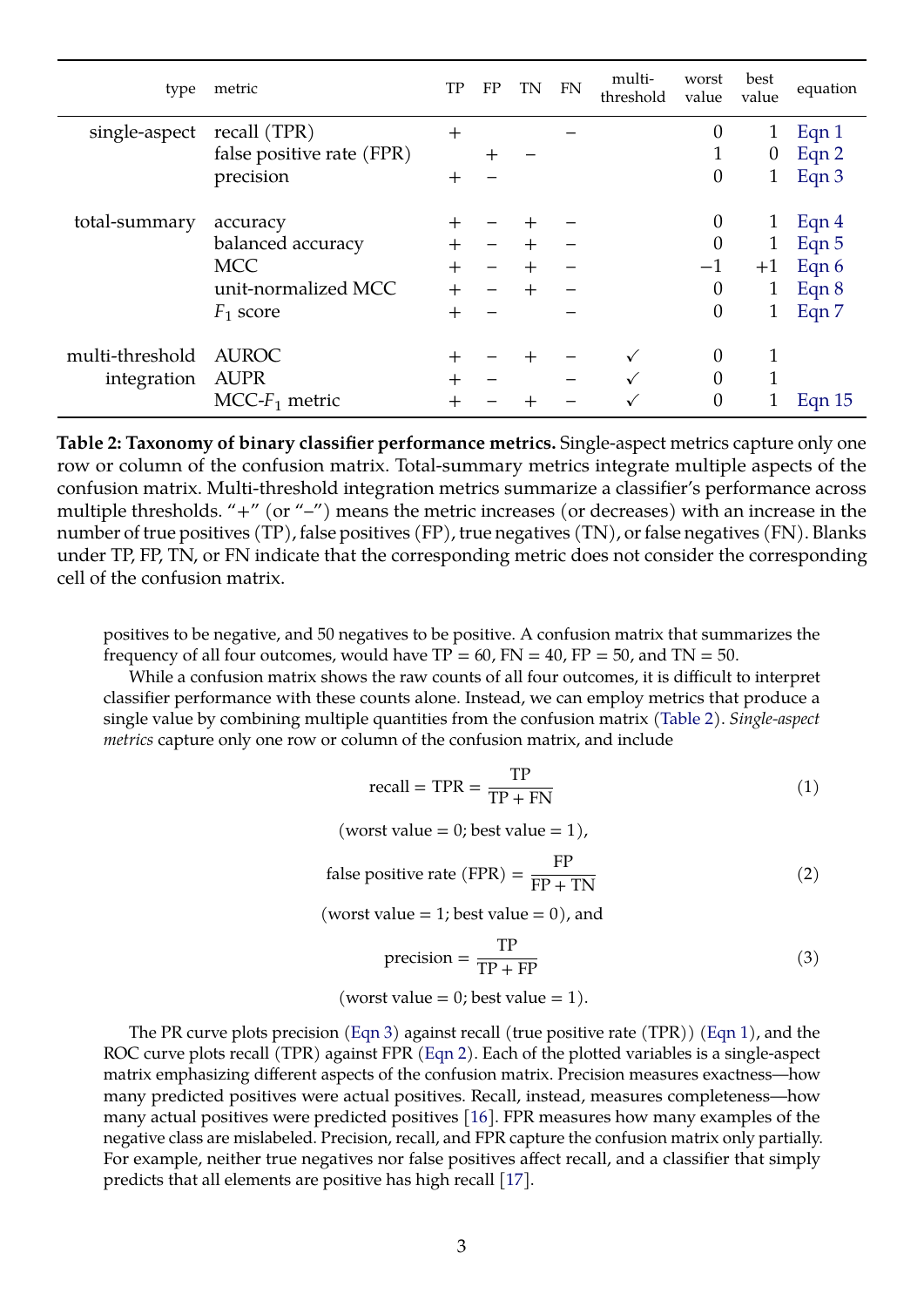One can use *total-summary metrics* to capture more aspects of the confusion matrix in a single quantity with various trade-offs. The simplest way to combine all cells of the confusion matrix is *accuracy*, which divides the number of correct predictions by the total number of predictions:

<span id="page-3-0"></span>
$$
accuracy = \frac{TP + TN}{TP + FN + TN + FP}
$$
 (4)

(worst value = 0; best value = 1).

Accuracy, however, leads to an optimistic estimate when used to test a biased classifier on an imbalanced dataset [\[18\]](#page-15-7). For example, if we took a dataset with 90% actual negatives and 10% actual positives and predicted all elements as negative, we would have an over-optimistic inflated  $accuracy = 0.9$ .

*Balanced accuracy* [\[18\]](#page-15-7) addresses some of the above issues above by comparing true positives with actual positives separately from comparing true negatives with actual negatives:

<span id="page-3-1"></span>balanced accuracy = 
$$
\frac{1}{2} \cdot \left( \frac{TP}{TP + FN} + \frac{TN}{TN + FP} \right)
$$
 (5)

(worst value = 0; best value = 1).

Balanced accuracy cannot, however, detect poor precision in imbalanced cases. Consider a confusion matrix where  $TP = 10$ ,  $FN = 0$ ,  $TN = 60$ ,  $FP = 30$ . In this case, the precision is low (0.25), while the balanced accuracy is high  $(0.83)$ .

The MCC takes into account all the four classes of the confusion matrix [\(Table 2\)](#page-2-3) [\[19\]](#page-15-8):

Matthews correlation coefficient  $(MCC)$  =

<span id="page-3-2"></span>
$$
\frac{TP \cdot TN - FP \cdot FN}{\sqrt{(TP + FP) \cdot (TP + FN) \cdot (TN + FP) \cdot (TN + FN)}}
$$
\n
$$
(\text{worst value} = -1; \text{best value} = +1).
$$
\n(6)

The MCC provides a balanced measure which can be used even if the classes have different sizes  $[20]$ . A coefficient of  $+1.0$  indicates a perfect prediction; 0.0 means the prediction is no better than random prediction; −1.0 indicates the worst prediction possible. It combines both the accuracy and the coverage of the prediction in a balanced way [\[21,](#page-15-10) [22\]](#page-15-11). It produces a high score only if the classifier obtained optimal results in all four of the confusion matrix cells [\[14,](#page-15-3) [22,](#page-15-11) [23,](#page-15-12) [24\]](#page-15-13). Researchers in machine learning and biostatistics have widely used MCC as a performance metric in assessing binary classifiers for both balanced and imbalanced datasets [\[25,](#page-15-14) [26,](#page-15-15) [27,](#page-15-16) [21\]](#page-15-10). While balanced accuracy fails to detect low precision, MCC successfully reflects a low positive relationship between reality and prediction.

Another metric, the  $F_1$  *score,* is the harmonic mean of precision and recall:

<span id="page-3-3"></span>
$$
F_1 = 2 \cdot \frac{\text{precision} \cdot \text{recall}}{\text{precision} + \text{recall}} = \frac{2 \cdot \text{TP}}{2 \cdot \text{TP} + \text{FP} + \text{FN}} \tag{7}
$$

(worst value = 0; best value = 1).

The  $F_1$  score takes both precision and recall into account at equal weights, returning values between 0.0 and 1.0. It generates a high score only if the number of true positives obtained is high compared to the other confusion matrix cells.

#### **1.3 Binary classification with variable thresholds**

Many classification methods generate a prediction score $f(x_i)$  between 0.0 and 1.0 inclusive for each input element  $x_i$ . For example, logistic regression models predict probabilities for each item in a dataset. We must therefore adopt a threshold  $\tau$  to generate each confusion matrix. We classify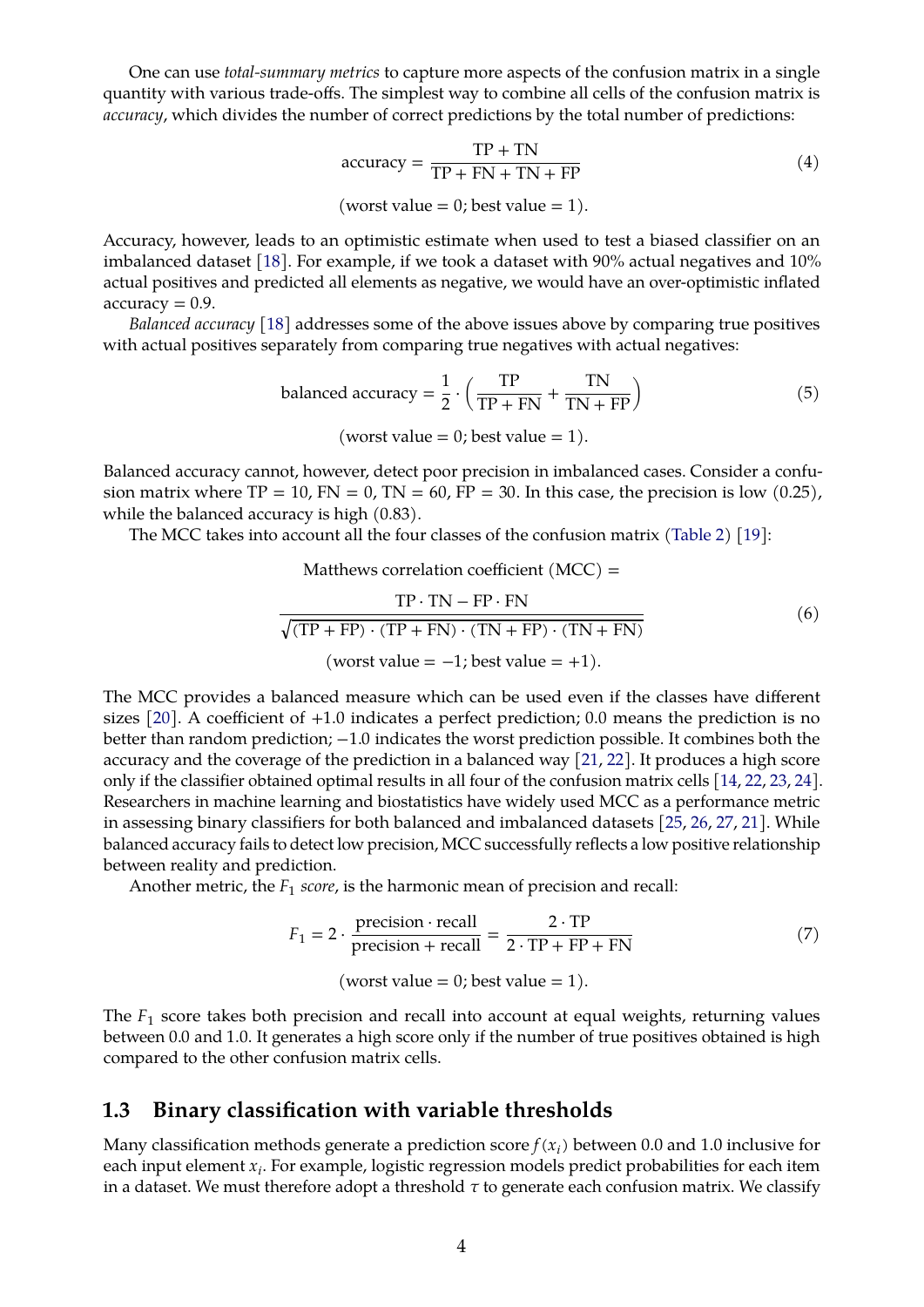an element as "positive" if  $f(x_i) \geq \tau$ , and "negative" otherwise. Varying thresholds will yield different confusion matrices and different values for each summary metric.

The ROC curve and PR curve evaluate classifiers over variable thresholds. They both plot how two single-aspect metrics relate to all possible thresholds. The ROC curve plots parametrically recall [\(Eqn 1\)](#page-2-0) versus FPR [\(Eqn 2\)](#page-2-1), with threshold as the varying parameter. The PR curve similarly plots parametrically precision [\(Eqn 3\)](#page-2-2) versus recall [\(Eqn 1\)](#page-2-0).

The *multi-threshold integration* metrics area under the ROC curve (AUROC) and area under the PR curve (AUPR) integrate classifier performance across variable thresholds [\(Table 2\)](#page-2-3). AUROC and AUPR can range between 0 and 1. In general, larger AUROC or AUPR indicate better classifiers, but one must use some caution in interpretation. Like the ROC curve, AUROC can also mislead in the case of imbalanced ground truth [\[4,](#page-14-3) [5\]](#page-14-4). In PR curves, comparison between classifiers based upon area under the curve can favor models with lower  $F_1$  scores [\[11\]](#page-15-0).

Unlike the ROC and PR curves, the MCC- $F_1$  curve incorporates two total-summary metrics, MCC and the  $F_1$  score. The MCC- $F_1$  curve plots parametrically the unit-normalized MCC [\(Eqn 6\)](#page-3-2) on the y-axis and the  $F_1$  score [\(Eqn 7\)](#page-3-3) on the x-axis, with the threshold as a varying parameter.

# **2 The MCC-F<sup>1</sup> curve**

To solve problems with ROC and PR analysis, we designed a more informative classification evaluation method*,* the MCC-F<sub>1</sub> curve. Our method combines the MCC and F<sub>1</sub> score, which both summarize the whole confusion matrix. ROC and PR curves, instead, combine metrics that capture only single aspect of the confusion matrix. Our method especially proves more informative when using imbalanced test datasets.

While many researchers use MCC and  $F_1$  score to evaluate classifiers, most report the MCC only at particular thresholds. The MCC- $F_1$  curve, however, visualizes the MCC and  $F_1$  score across the full range of possible thresholds. Therefore, it enables comparing classifiers more comprehensively than the single-threshold total summaries. It relies on MCC's capability of MCC to fairly evaluate confusion matrices with imbalanced class prevalence. This makes the MCC- $F_1$  curve more reliable than ROC and PR curves in the case of imbalanced ground truths.

#### **2.1 Features and properties**

The MCC-F<sub>1</sub> curve results from plotting unit-normalized MCC against the F<sub>1</sub> score with the varying parameter of threshold  $\tau$ . Most confusion matrix metrics range in the [0, 1] interval [\(Table 2\)](#page-2-3). MCC, instead, ranges in the  $\left[-1, +1\right]$  interval. To give both axes in the MCC- $F_1$  curve the range  $\left[0, 1\right]$ , we rescale the MCC to the range of the  $F_1$  score:

<span id="page-4-0"></span>unit-normalized MCC = 
$$
\frac{\text{MCC} + 1}{2}
$$
 (8)

(worst value = 0; best value = 1).

We highlight the key properties of the MCC- $F_1$  curve in the following paragraphs.

**Start and end points.** Usually, the MCC- $F_1$  curve starts near coordinate  $(F_1)$ , unit-normalized MCC) = (0,0.5) with  $\tau$  close to 1 and ends close to a coordinate (k,0.5) as  $\tau$  decreases [\(Figure 1\)](#page-5-0). The value of k is the  $F_1$  when all elements are predicted as positive. This quantity is a function of the ground truth class prevalence, as described below. In detail:

1. When threshold  $\tau = 1$ , all the items in the dataset are predicted to be negative (TP = 0,  $FP = 0$ ). Therefore, recall, the denominator of precision, and the denominator of MCC are all  $0$  (recall = 0, precision = 0/0, MCC = 0/0). To avoid division by zero, we exclude this case from plotting. When  $\tau$  is nearly 1, MCC and recall are close to 0. Therefore unit-normalized MCC is close to 0.5, and  $F_1$  score is close to 0.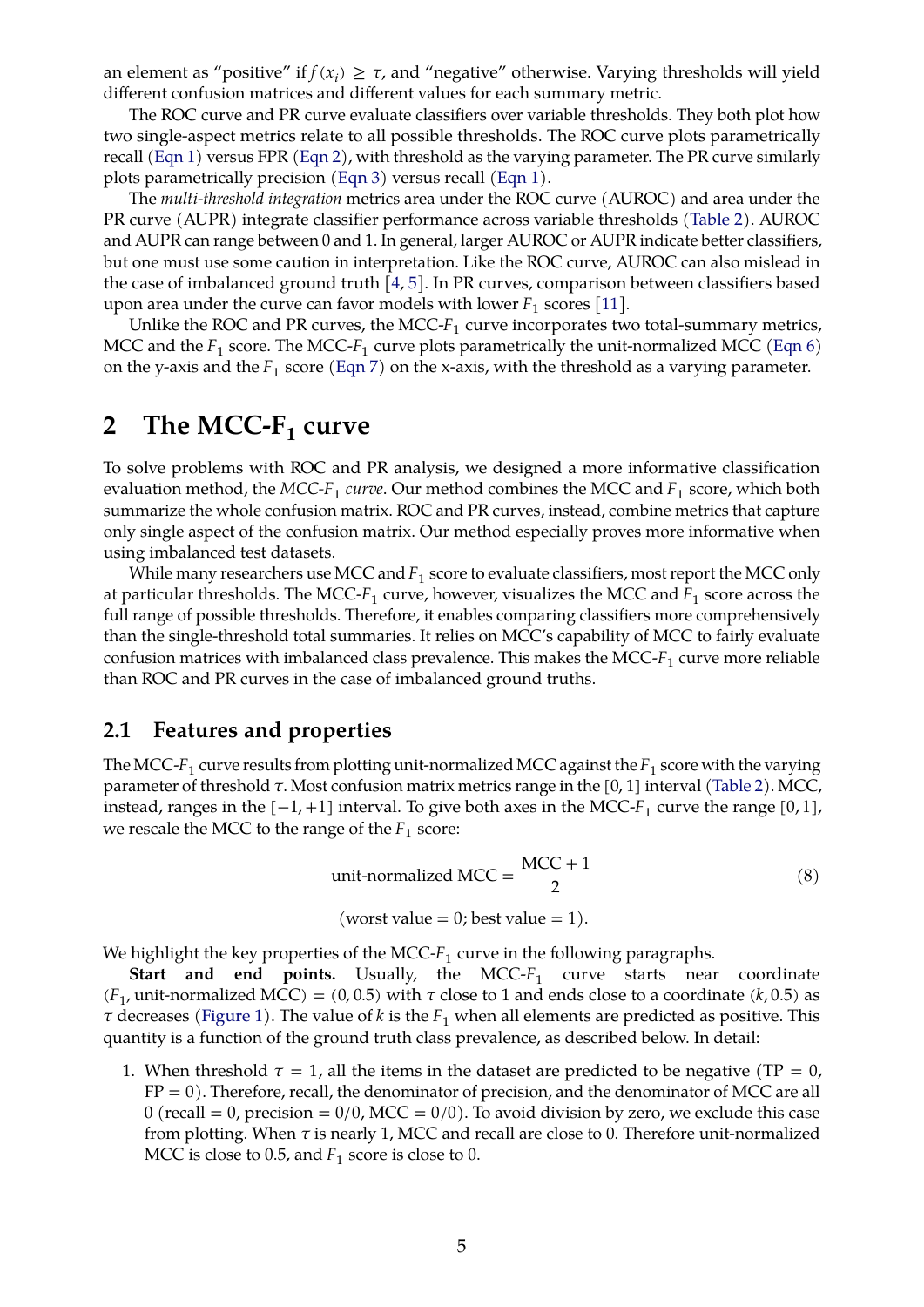

<span id="page-5-0"></span>**Figure 1: Example of an MCC-F<sup>1</sup> curve.** Unit-normalized Matthews correlation coefficient (MCC) against  $F_1$  score. Random line: unit-normalized MCC = 0.5, which a random classifier can achieve. Point of perfect performance: (1,1), achieved by a perfect classifier that classifies every case correctly. Point of worst performance: (0,0), achieved by the worst possible classifier, which classifies every case incorrectly. Best threshold point: point on the curve closest to (1,1).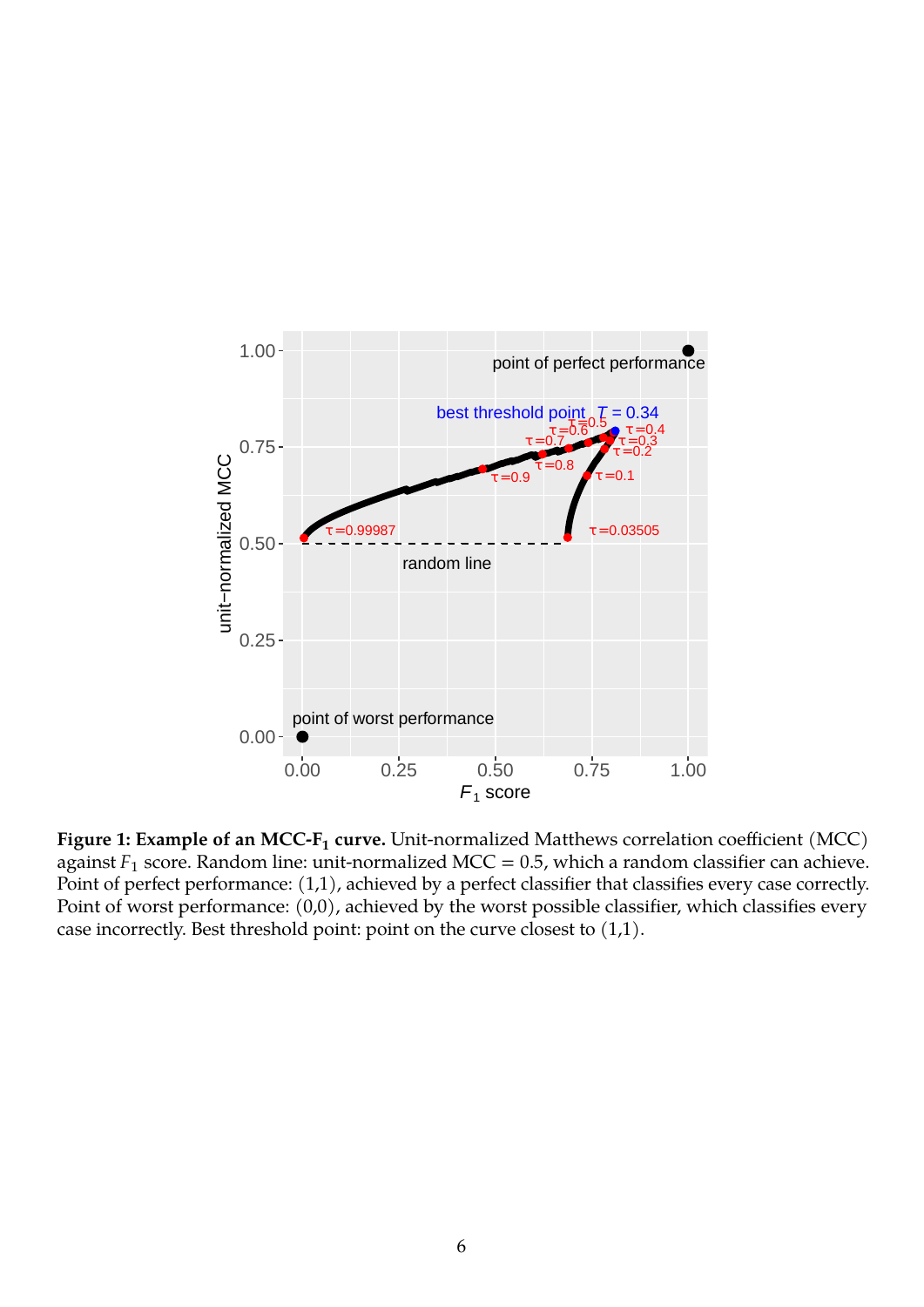2. Suppose the number of actual positives is P and the number of actual negatives is N. When the threshold  $\tau = 0$ , all the items in the dataset are predicted to be positive (TN = 0, FN = 0,  $TP = P$ ,  $FP = N$ ). It follows that precision =  $TP/(TP + FP) = P/(P + N)$  and recall =  $TP/(TP + FN) = TP/(TP + 0) = 1$ . We refer to the value of  $F_1$  when  $\tau = 0$  as k:

$$
k = F_1 = 2 \cdot \frac{\text{precision} \cdot \text{recall}}{\text{precision} + \text{recall}} = 2 \cdot \frac{\frac{P}{P+N} \cdot 1}{\frac{P}{P+N} + 1} = 2 \cdot \frac{\frac{P}{P+N}}{\frac{P+(P+N)}{P+N}} = 2 \cdot \frac{P}{2P+N}.
$$
 (9)

It is a function only of the ground truth, irrespective of the classifier used.

When  $\tau = 0$ , the denominator of MCC is 0 (MCC = 0/0), so we exclude this case from plotting. When  $\tau$  slightly exceeds 0, MCC is close to 0, recall is nearly 1, and precision is close to  $P/(P + N)$ . Hence, the  $F_1$  score is close to k.

**Random line, point of perfect performance, point of worst performance, and best threshold point.** A horizontal line at unit-normalized MCC = 0.5 is the *random line*, which a random classifier can achieve. Any better classifier plots above the random line. The *point of perfect performance* is  $(1,1)$ , the result of a perfect classifier that predicts all data elements correctly. The point  $(0,0)$ is the *point of worst performance*, the result of a worst-case classifier that classifies all elements incorrectly [\(Figure 1\)](#page-5-0). The *best threshold point* provides the best prediction score threshold T for the confusion matrix. This allows us to select the optimal value to discriminate between false positives and true negatives, and between false negatives and true positives.

#### **2.2 The MCC-F<sup>1</sup> metric**

To compare classifier performance across varying thresholds, we want a metric that integrates over the MCC- $F_1$  curve. This metric should reflect that MCC- $F_1$  curves closer to the point of perfect performance indicate better classifiers. Therefore, we developed a metric that summarizes the distance between all the points on the MCC- $F_1$  curve and the point of perfect performance  $(1,1)$ .

Average distance between points on the MCC- $F_1$  curve and the point of perfect performance might seem like an attractive choice for a summary metric. Unfortunately, if we use all prediction  $\text{scores } f(x_i)$  generated for an input dataset, the metric displays undesirable behavior with some classifiers. Specifically, this affects classifiers that can achieve very high MCC and  $F_1$  score but where the input dataset yields many prediction scores with low MCC. These cases produce a large average distance, despite the quality of the classifier.

We sought a metric that would summarize the entire MCC- $F_1$  curve while avoiding penalizing those that have many prediction scores with low MCC. Instead of averaging over all prediction scores generated for an input dataset, we consider the distance to the point of perfect performance over different ranges of MCC. We also divided the MCC- $F_1$  curve into two *sides,* the *left side* (L) and the *right side* (R). The left side contains the points with prediction scores equal to or exceeding the best prediction score threshold,  $f(x_i) \geq T$ . The right side contains the rest of the MCC- $F_1$  curve. Considering the left side and the right side separately avoids weighting a side with a greater number of points more. This ensures that the metric provides a balanced evaluation of the full range of prediction values.

To calculate the  $MCC-F_1$  *metric*, we implemented the following procedure. First, for each of the N points  $i \in [0, N - 1]$  on the MCC- $F_1$  curve corresponding to a prediction score  $f(x_i)$ , we identified the unit-normalized MCC  $X_i$  and the  $F_1$  score  $Y_i$ . Second, we divided the range of normalized MCC in the curve  $[\min_i X_i, \max_i X_i]$  into  $W = 100$  sub-ranges, each of width  $w = (\max_i X_i - \min_i X_i)/W$ . These sub-ranges cover the normalized MCC intervals  $[\min_i X_i, \min_i X_i+w)$ ,  $[\min_i X_i+w, \min_i X_i+w]$ 2w), ... , [min $_i$  X $_i$  + (W  $-$  1) $w$ , max $_i$  X $_i$ ]. Generally, larger values of W will cause the MCC-F $_1$  metric to capture the performance of a classifier more accurately. Third, for each side, we calculated the mean Euclidean distance between points with MCC in each sub-range to the point of perfect performance. Since MCC varies non-monotonically with prediction score, we had to consider the full range of MCC on both sides. Fourth, we averaged these mean distances.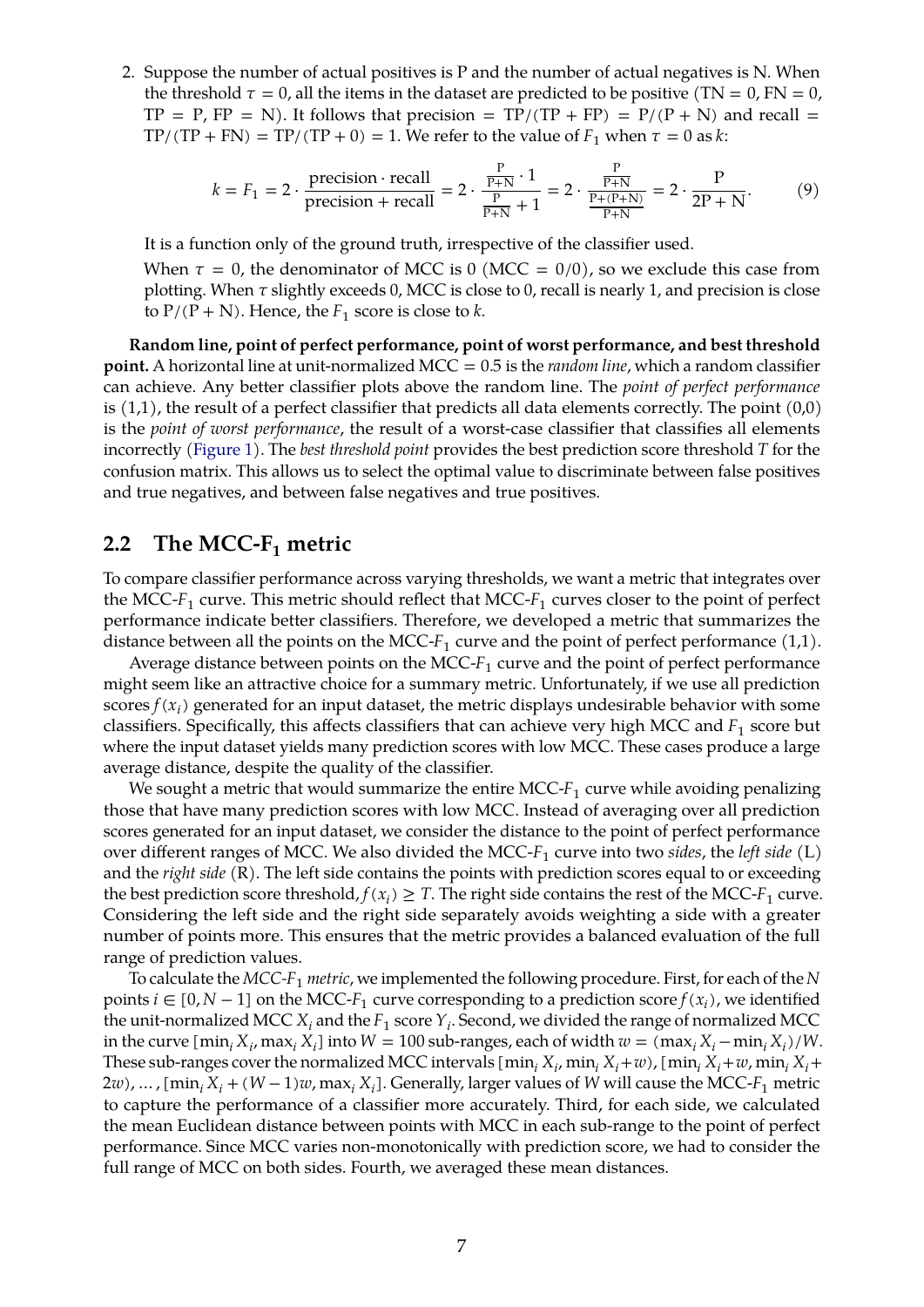To calculate mean Euclidean distances, we began by calculating the Euclidean distance  $D_i$ between each single point  $i$  and the point of perfect performance  $(1,1)$  [\(Eqn 10\)](#page-7-1):

<span id="page-7-1"></span>
$$
D_i = \sqrt{(X_i - 1)^2 + (Y_i - 1)^2}.
$$
\n(10)

The distance between the point of worst performance (0,0) and the point of perfect performance  $(1,1)$  is  $\sqrt{2}$ . That is the maximum possible distance between a point on the MCC- $F_1$  curve and the point of perfect performance.

We examined each side  $s \in \{L, R\}$ , identifying those points whose normalized MCC resides in sub-range  $j \in [0, W - 1]$ . For the set of such points  $\mathcal{Z}_j^s$ , we identified the number of points  $n_j^s$  [\(Eqn 11\)](#page-7-2):

<span id="page-7-2"></span>
$$
n_j^s = |\mathcal{Z}_j^s|. \tag{11}
$$

When the set has a nonzero number of points, we also defined the mean distance  $\bar{D^s_j}$  [\(Eqn 12\)](#page-7-3):

<span id="page-7-3"></span>
$$
\bar{D}_j^s = \frac{\sum_{i \in \mathcal{Z}_j^s} D_i}{n_j^s}.
$$
\n(12)

To get the grand average distance  $D^*$ , we began by identifying all (side, sub-range) pairs  $\mathcal{P} = \mathcal{P}$  $(s, j)$  where  $\mathcal{Z}_j^s$  with a nonzero number of points [\(Eqn 13\)](#page-7-4):

<span id="page-7-4"></span>
$$
\mathcal{P} = \{ (s, j) \mid s \in \{L, R\}, j \in [0, W - 1], n_j^s > 0 \}. \tag{13}
$$

We then averaged the mean distances  $\bar{D^s_j}$  over these pairs to get the grand average distance [\(Eqn 14\)](#page-7-5):

<span id="page-7-5"></span>
$$
D^* = \frac{\sum_{(s,j)\in\mathcal{P}} \bar{D}_j^s}{|\mathcal{P}|}.\tag{14}
$$

To compare the grand average distance  $D^*$  to  $\sqrt{2}$ , the distance between the point of worst performance (0,0) and the point of perfect performance (1,1), we took their ratio. This ratio ranges between 0 and 1. To get the MCC- $F_1$  score, we subtracted this ratio from 1 [\(Eqn 15\)](#page-7-0):

<span id="page-7-0"></span>
$$
\text{MCC-}F_1 \text{ metric} = 1 - \frac{D^*}{\sqrt{2}} \tag{15}
$$

$$
(worst value = 0; best value = 1).
$$

Better classifiers have MCC- $F_1$  curves closer to the point of perfect performance  $(1,1)$ , and have a larger MCC- $F_1$  metric.

### **2.3 Confusion matrix threshold optimization**

 $MCC-F<sub>1</sub>$  analyses can also find the best binary classification threshold. We consider the best threshold T the point on the MCC- $F_1$  curve closest to the point of perfect performance  $(1,1)$ . This threshold maximizes the overall advantage in MCC and  $F_1$  score. The ROC curve and the PR curve provide no information about the best score threshold to use, as they only present the trade-offs of single-aspect metrics. Instead, the MCC- $F_1$  curve allows determining the best threshold by using two total-summary metrics.

## **3 Simulations**

To compare the use of the MCC- $F_1$  curve to that of the ROC curve and the PR curve, we simulated binary classification on three datasets. The simulated datasets differ only in their ground truth class prevalence [\(Table 3\)](#page-9-0). Dataset x skews towards the negative class, dataset y skews towards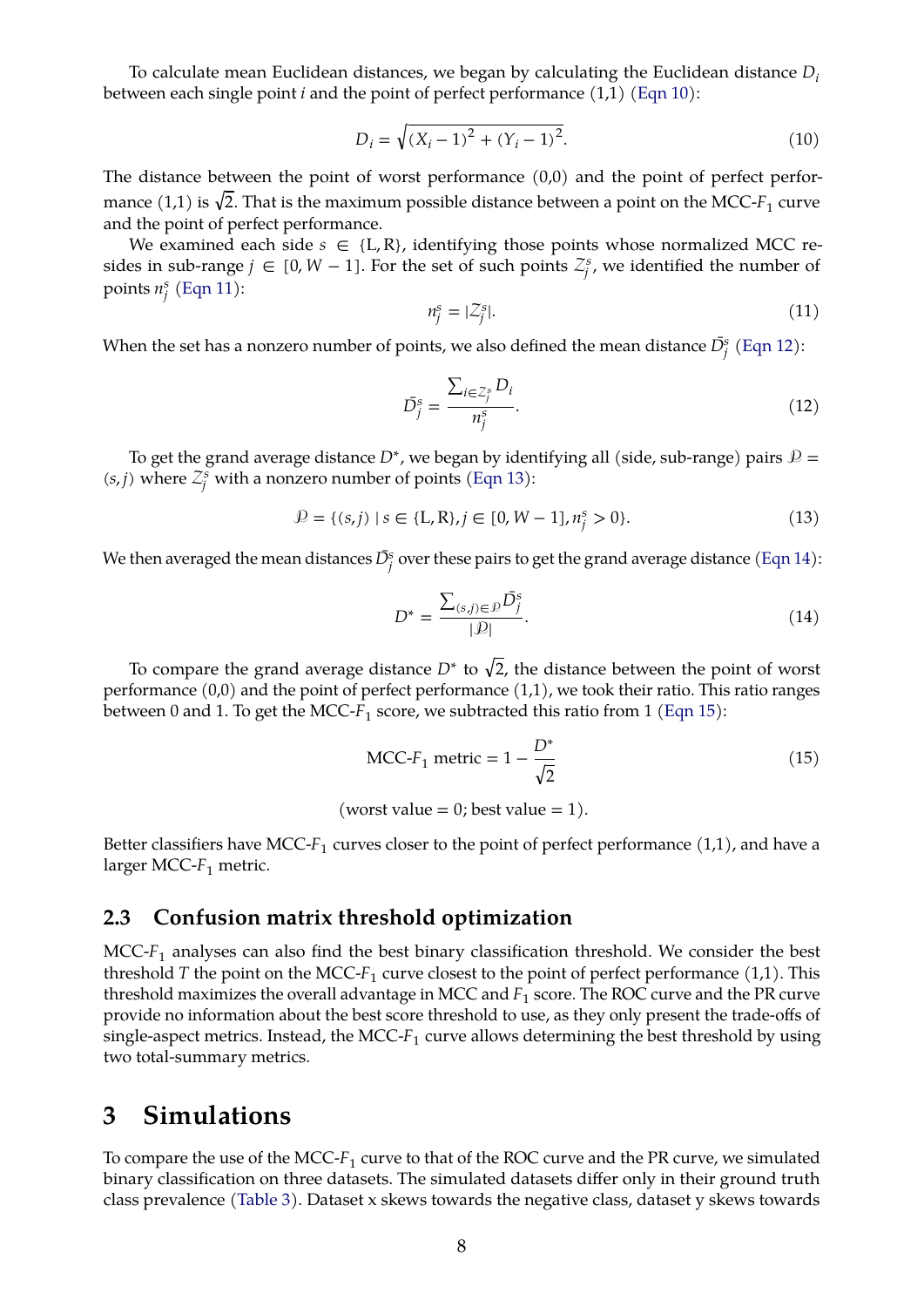

<span id="page-8-0"></span>**Figure 2: Prediction scores sampled from four beta distributions.** We simulated prediction scores of six classifications by sampling from four beta distributions. By changing beta distribution shape parameters, we simulated different classifiers. **(a)** Density function of the distributions. **(b)** Cumulative density function of the distributions.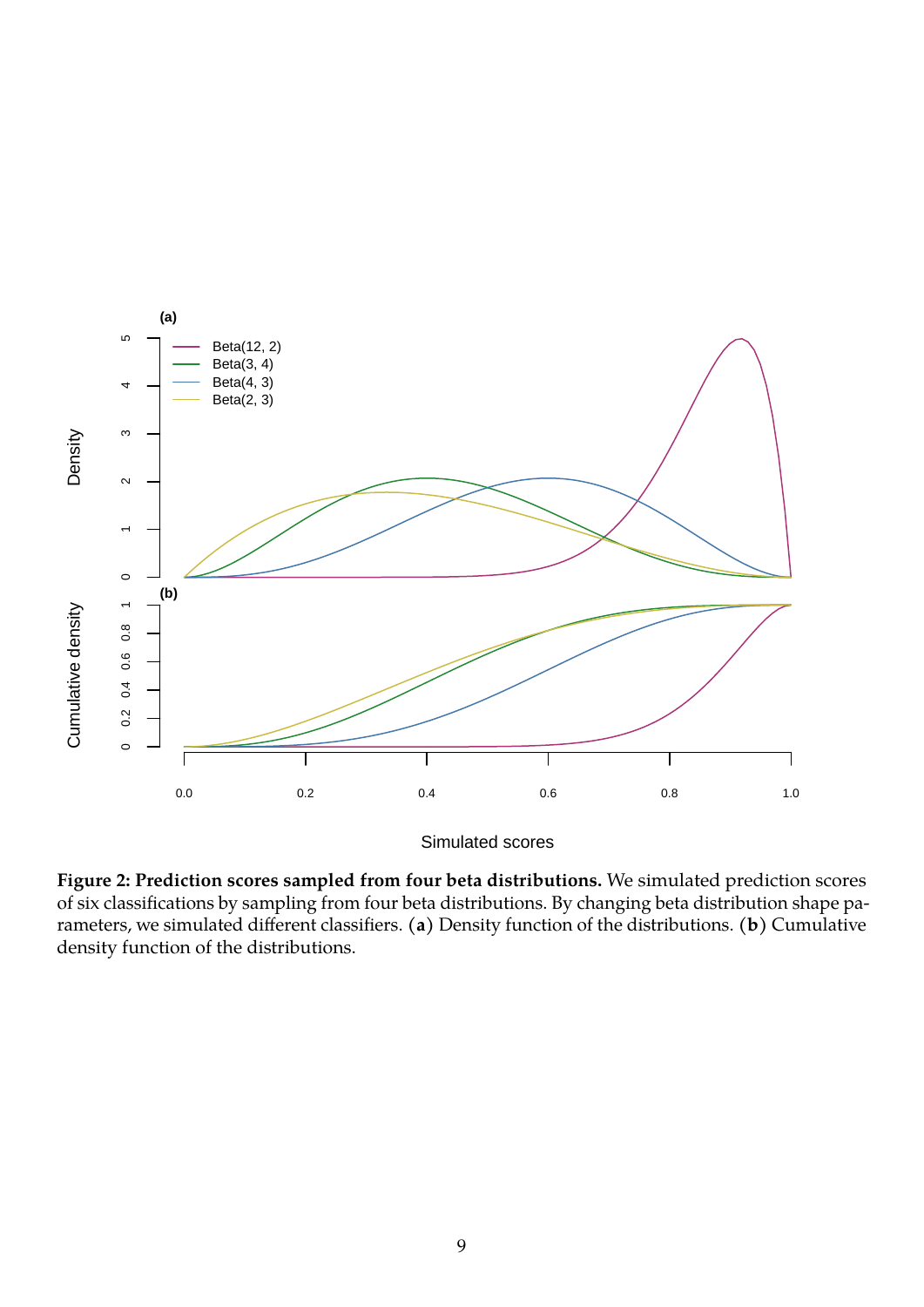| dataset number of actual positives | number of actual negatives |
|------------------------------------|----------------------------|
| 1,000                              | 10,000                     |
| 10,000                             | 1,000                      |
| 10,000                             | 10,000                     |

<span id="page-9-0"></span>**Table 3: Summary statistics of the ground truths of three simulated datasets.**

|          | ground truth prediction scores of classifier A prediction scores of classifier B                                   |           |
|----------|--------------------------------------------------------------------------------------------------------------------|-----------|
| $\Omega$ | Beta(2,3)                                                                                                          | Beta(2,3) |
|          | $\begin{cases} \text{Beta}(12,2) & \text{for first } 30\% \\ \text{Beta}(3,4) & \text{for last } 70\% \end{cases}$ | Beta(4,3) |

#### <span id="page-9-1"></span>**Table 4: Score distributions used for two simulated classifiers.**

the positive class, and dataset z has perfect balance between the two classes. We represented each of the three datasets and the performance of two different simulated classifiers A and B on them as a table with three columns [\(Table 4\)](#page-9-1). In each row  $i$ , the first column  $y_i$  represents the ground truth (0 or 1). The second column $f_{\rm A}(x_i)$  represents the prediction scores of classifier A, and the third  $f_B(x_i)$  the prediction scores of classifier B.

To simulate the prediction scores, we sampled from the beta distribution Beta( $\alpha$ , $\beta$ ), a family of probability distributions with two shape parameters  $\alpha$  and  $\beta$  [\[28\]](#page-15-17) [\(Figure 2\)](#page-8-0). We used R [\[29\]](#page-15-18) 3.3.3 for these simulations and all other analyses. The beta distribution is defined on  $[0,1]$ , just like the range of prediction scores. By changing the beta distribution shape parameters, we simulated different classifiers. Higher  $\alpha$  and lower  $\beta$  generates a beta distribution with more density closer to 1.

In total, the three datasets and two classifiers represent six individual binary classifications:  $\rm A_{x}$ ,  $\rm B_{x}$ ,  $\rm A_{y}$ ,  $\rm B_{y}$ ,  $\rm A_{z}$ , and  $\rm B_{z}$ . Dataset x's ground truth column contains 1,000 actual positives and 10,000 actual negatives. The dataset has 11,000 corresponding prediction scores in classification  $A_x$ and  $11{,}000$  scores in classification  $\text{B}_{\text{x}}$ . Dataset y contains  $10{,}000$  actual positives and  $1{,}000$  actual negatives, leading to 11,000 prediction scores for each of  $\rm A_{y}$  and  $\rm B_{y}$ . Dataset z contains 10,000 actual positives and 10,000 actual negatives, leading to 20,000 prediction scores for each of  $A<sub>z</sub>$ and  $B_z$ .

To simulate prediction scores corresponding to particular ground truth values for classifier A, we sampled from the same beta distributions across all datasets [\(Table 4\)](#page-9-1). For each dataset, we sampled from Beta(12, 2) to simulate prediction scores of classifier A for the first 30% of actual positives. For the remaining actual positives, we sampled from Beta(3, 4) instead [\(Table 4\)](#page-9-1). This bimodal piecewise distribution simulates a classifier with large recall when the threshold nears 1 and small recall when the threshold nears 0. For actual negatives, we sampled the prediction scores of classifier A from Beta(2, 3).

For classifier B, we sampled from other beta distributions across all datasets [\(Table 4\)](#page-9-1). For all actual positives, we sampled from Beta $(4, 3)$ . For all actual negatives, we sampled from Beta $(2, 3)$ just like classifier A.

Each classifier can produce different results when applied to datasets with different class prevalences [\(Figure 3\)](#page-10-0). For example, when threshold  $\tau = 0.5$ , classifier A exhibits the largest precision with dataset y  $(0.95)$ , followed by dataset z  $(0.63)$ , and then dataset x  $(0.15)$ .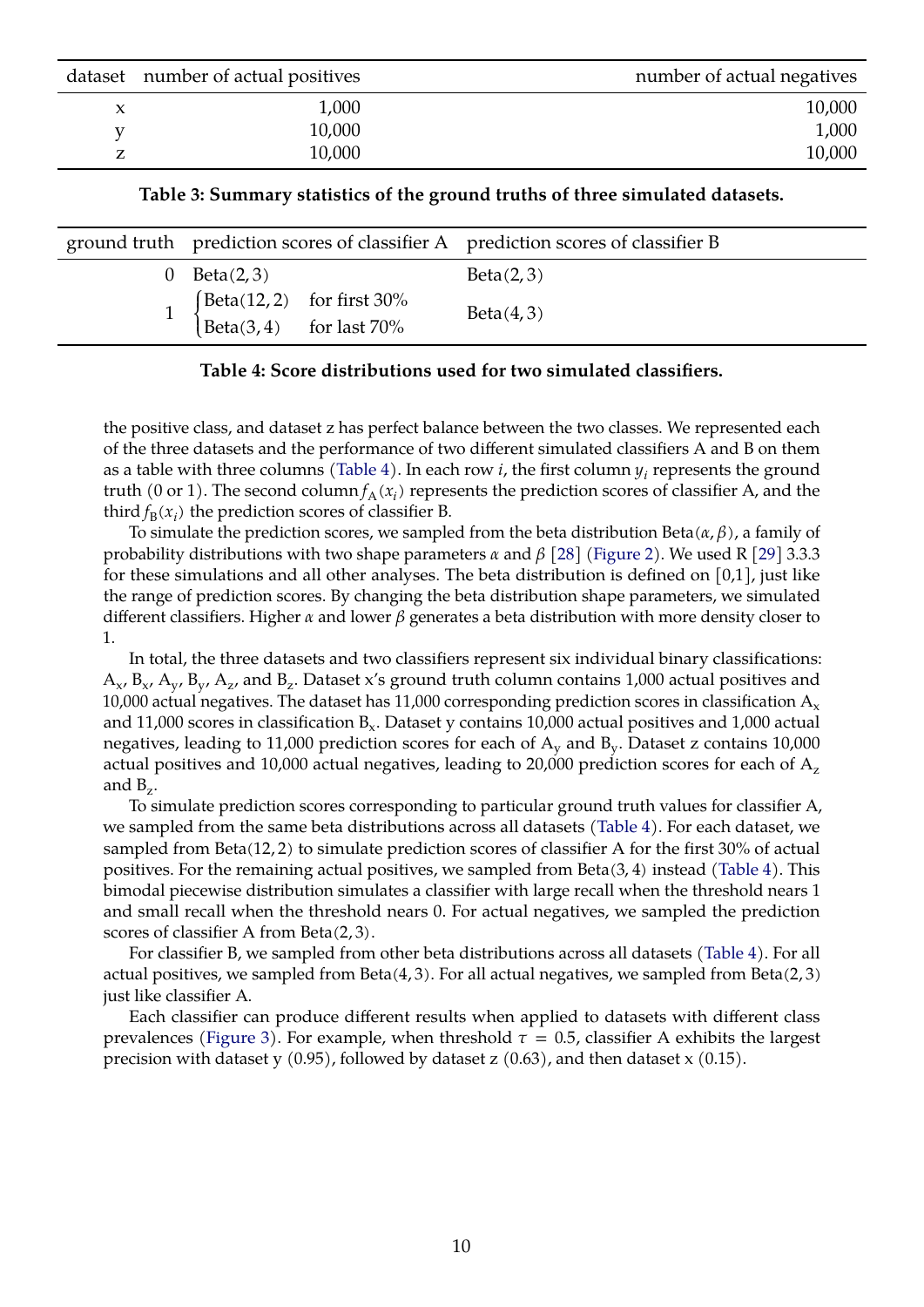

<span id="page-10-0"></span>**Figure 3: Histograms of predicted values of classifications A<sup>x</sup> , B<sup>x</sup> , A<sup>y</sup> , B<sup>y</sup> , A<sup>z</sup> , and B<sup>z</sup>** . Each row has histograms of prediction scores from one dataset: x (1,000 actual positives, 10,000 actual negatives), y (10,000 actual positives, 1,000 actual negatives), and z (10,000 actual positives, 10,000 actual negatives). Histograms of predicted values of  $(\sf a)$  classifications  ${\rm A}_{\sf x}$ ,  ${\rm A}_{\sf y}$ , and  ${\rm A}_{\sf z}$ , and  $(\sf b)$  classifications  ${\rm B}_{\sf x}$ ,  $B_y$ , and  $B_z$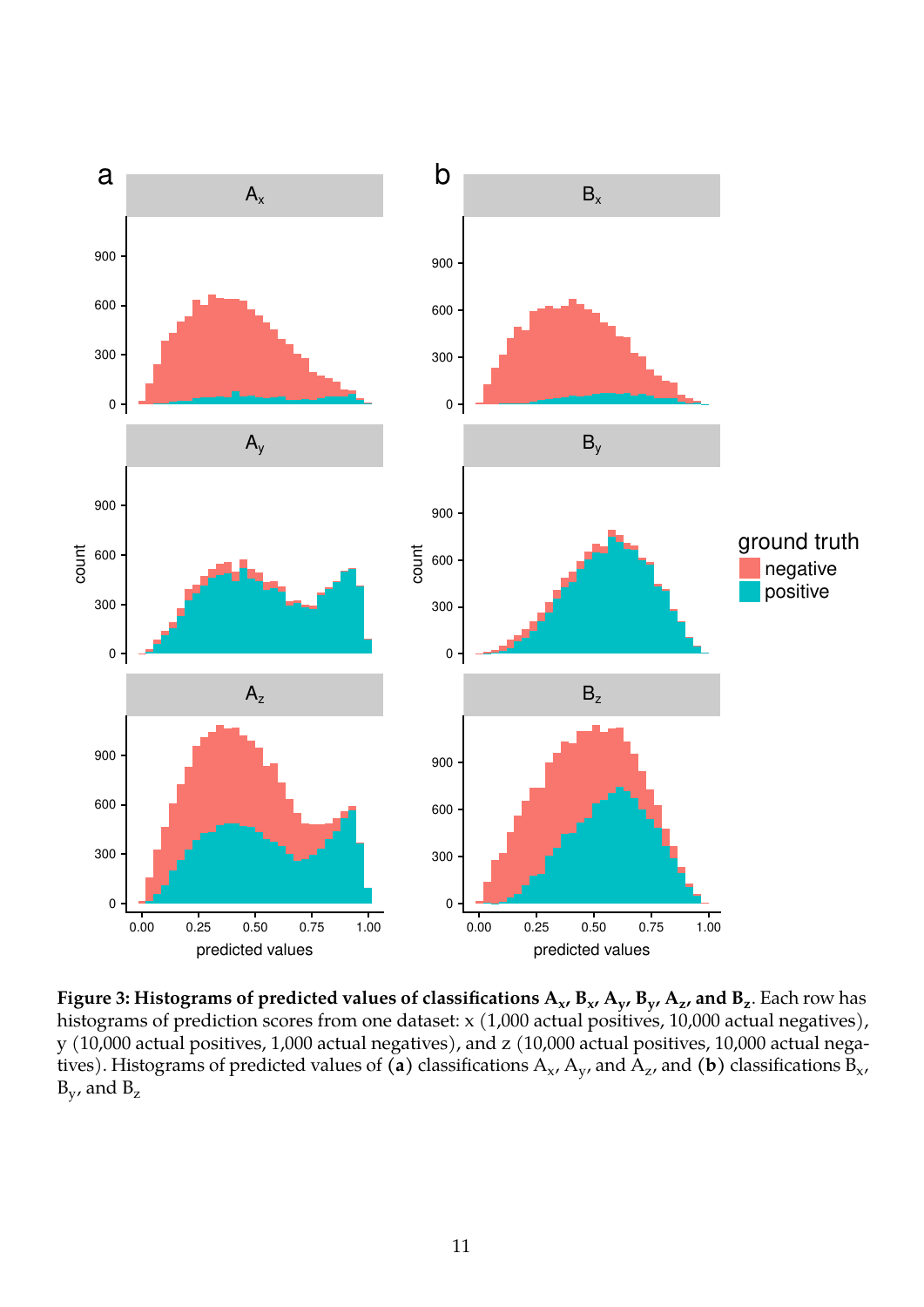

<span id="page-11-0"></span>**Figure 4: ROC, PR, and MCC-F** $_1$  **curves of classifications**  $\mathbf{A_x}$ **,**  $\mathbf{B_x}$ **,**  $\mathbf{A_y}$ **,**  $\mathbf{B_y}$ **,**  $\mathbf{A_z}$ **, and**  $\mathbf{B_z}$  **Each col**umn presents a benchmark curve for a set of classifiers (left: ROC, center: PR, right: MCC- $F_1$ ). **(x1–x3)** dataset x, negatively imbalanced with 1,000 actual positives and 10,000 actual negatives. **(y1–y3)** dataset y, positively imbalanced with 10,000 actual positives and 1,000 actual negatives. **(z1–z3)** dataset z, balanced with 10,000 actual positives and 10,000 actual negatives.

## <span id="page-11-1"></span>**4 Results**

## **4.1 MCC-F<sup>1</sup> analysis is more informative than ROC analysis on a negatively imbalanced dataset**

Imbalanced datasets skewed towards the negative class occur commonly in many research fields. Such datasets have more actual negative data instances than actual positives. Some examples include genomic data used to predict transcription factor presence (genomic regions with transcription factors present: 16,559, regions without: 2,650,396) [\[30\]](#page-15-19), personal finance data used to predict whether individuals earn over \$50,000 a year (people who earn > \$50, 000: 12,103, number of people who earn < \$50, 000: 36,739) [\[31,](#page-16-0) [32\]](#page-16-1), and mammography data used to predict tumor severity (malignant abnormalities: 435, benign abnormalities: 65,365) [\[6,](#page-14-5) [32\]](#page-16-1).

Dataset x has imbalanced class prevalance [\(Figure 4x](#page-11-0)1–x3) and demonstrates common problems of ROC analysis [\[6,](#page-14-5) [7,](#page-14-6) [33\]](#page-16-2). ROC curves can present an overly optimistic view of a classifier's performance, in the case of large imbalance [\[7\]](#page-14-6).

ROC analysis shows that classification  $B_x$  has better performance than classification  $A_x$  except when FPR  $< 0.12$  [\(Figure 4x](#page-11-0)1). Indeed, the AUROC of classification  $B_{x}$ , 0.73, exceeds the AUROC of classification  $\rm A_{x}$ , 0.69 [\(Table 5\)](#page-12-0). With PR analysis, however, classification  $\rm A_{x}$  outper-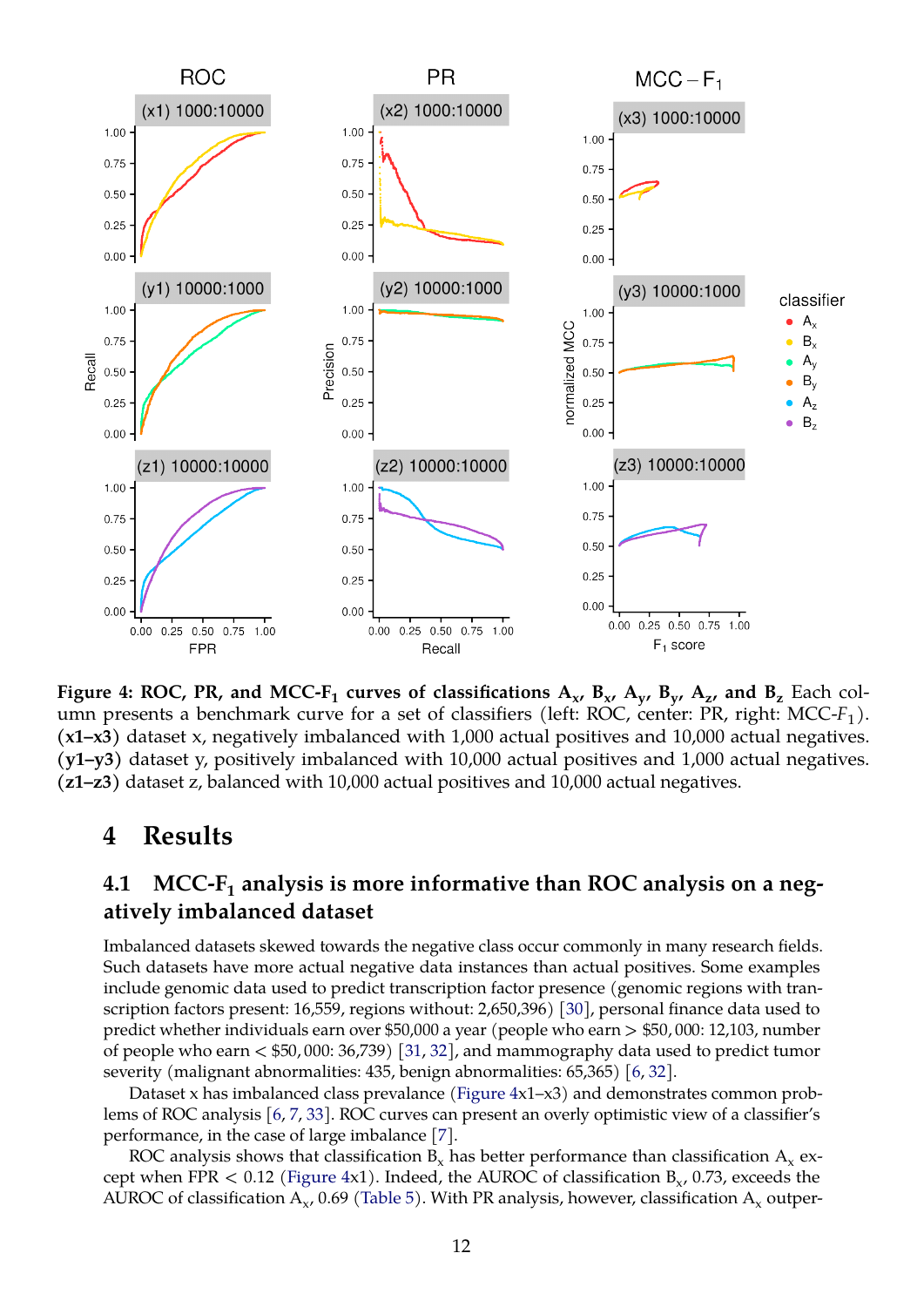|                     |             |      |      | dataset classification AUROC AUPR MCC- $F_1$ metric |
|---------------------|-------------|------|------|-----------------------------------------------------|
|                     | $A_{\rm x}$ | 0.69 | 0.30 | 0.35                                                |
| $\boldsymbol{\chi}$ | $B_{x}$     | 0.73 | 0.20 | 0.34                                                |
|                     | $A_{v}$     | 0.69 | 0.96 | 0.46                                                |
|                     | $B_v$       | 0.73 | 0.96 | 0.59                                                |
|                     | $A_{z}$     | 0.69 | 0.71 | 0.46                                                |
| Z                   | $B_{\rm z}$ | 0.73 | 0.71 | 0.53                                                |

<span id="page-12-0"></span>Table 5: Performance of classifications  $\rm A_{x}$ ,  $\rm B_{x}$ ,  $\rm A_{y}$ ,  $\rm B_{y}$ ,  $\rm A_{z}$ , and  $\rm B_{z}$  evaluated with 3 multi-threshold **integration metrics.** Bold: the best classification for each (dataset, metric) pair. For ties, neither is marked bold.

forms classification  $B_x$  with substantial advantage when recall is less than 0.4 [\(Figure 4x](#page-11-0)2). While classification  $B_x$  outperforms classification  $A_x$  when recall exceeds 0.4, the difference in precision between the two classifiers never exceeds 0.05 at fixed recall. Classification  $B_{x}$ , nearly dominant in the ROC analysis, loses its advantages in the PR analysis.

In a negatively imbalanced dataset, large changes in the number of false positives can lead to only small changes in the FPR. ROC curves therefore present an overly optimistic view of classification  $\rm A_x$ . When the two classifiers have the same recall  $<$  0.4, they both produce a small number of true positives and classification  $\rm A_x$  outperforms classification  $\rm B_x.$  Because of the large number of actual negatives, the small difference in FPR [\(Figure 4x](#page-11-0)1) counterintuitively indicates a large difference in the number of false positives.

Since precision  $= TP/(TP+FP)$ , if we hold fixed a small number of true positives, a large change in the number of false positives will yield a large change in precision. This explains why in the PR analysis, classification  $A_x$  outperforms classification  $B_x$  significantly when recall  $< 0.4$  [\(Figure 4x](#page-11-0)2). When recall exceeds 0.4, the difference between the two classifiers' precision is massive for two reasons. First, the number of true positives is relatively large with large fixed recall. Second, the number of false positives are also relatively large. Although the number of false positives changes greatly, this has small impact on the difference in precision, because the number of true positives and false positives are also large.

Classification  $B_{x}$ , seemingly satisfactory in ROC analysis (AUROC: 0.73), performs badly in PR analysis with precision generally below 0.5. In this scenario, using ROC analysis alone misleads. PR analysis represents the poor precision of classification  $\mathtt{B}_{\mathsf{x}}$ , and here proves more informative than ROC analysis.

In MCC- $F_1$  analysis, classification  $\text{B}_{\text{x}}$  performs worse than classification  $\text{A}_{\text{x}}.$  Classification  $\text{B}_{\text{x}}$ 's MCC-F<sub>1</sub> curve is further away from the point of perfect performance than classification  $\rm A_x$  [\(Fig](#page-11-0)[ure 4x](#page-11-0)3). The MCC- $F_1$  metric [\(Eqn 15\)](#page-7-0) of classification  $A_x$  is 0.35. This score exceeds that of classification  $B_x$  [\(section 4\)](#page-11-1). The MCC- $F_1$  curve clearly shows that classification  $B_x$  is not as good as the ROC curve misleadingly suggests.

As an additional benefit, MCC- $F_1$  analysis determines the best threshold to use. Using the MCC-F $_1$  metric, the best threshold for classification  $\rm A_x$  is 0.79 and the best threshold for classification  $B_x$  is 0.60.

### **4.2 MCC-F<sup>1</sup> analysis is more informative than PR analysis on a positively imbalanced dataset**

Imbalanced datasets skewed towards the positive class often appear in genomics and biomedicine. Often one cannot identify a complete set of actual negatives in genomic classification, or one has a health dataset where sick patients (labeled positive) represent the majority. Lian and colleagues [\[34\]](#page-16-3), for example, examined subjects with esophageal cancer symptoms with a dataset of 13 disease-free individuals (labeled negative) and 23 sick patients (labeled positive).

Dataset y [\(Figure 4y](#page-11-0)1,y3) illustrates a typical scenario where classifications have nearby PR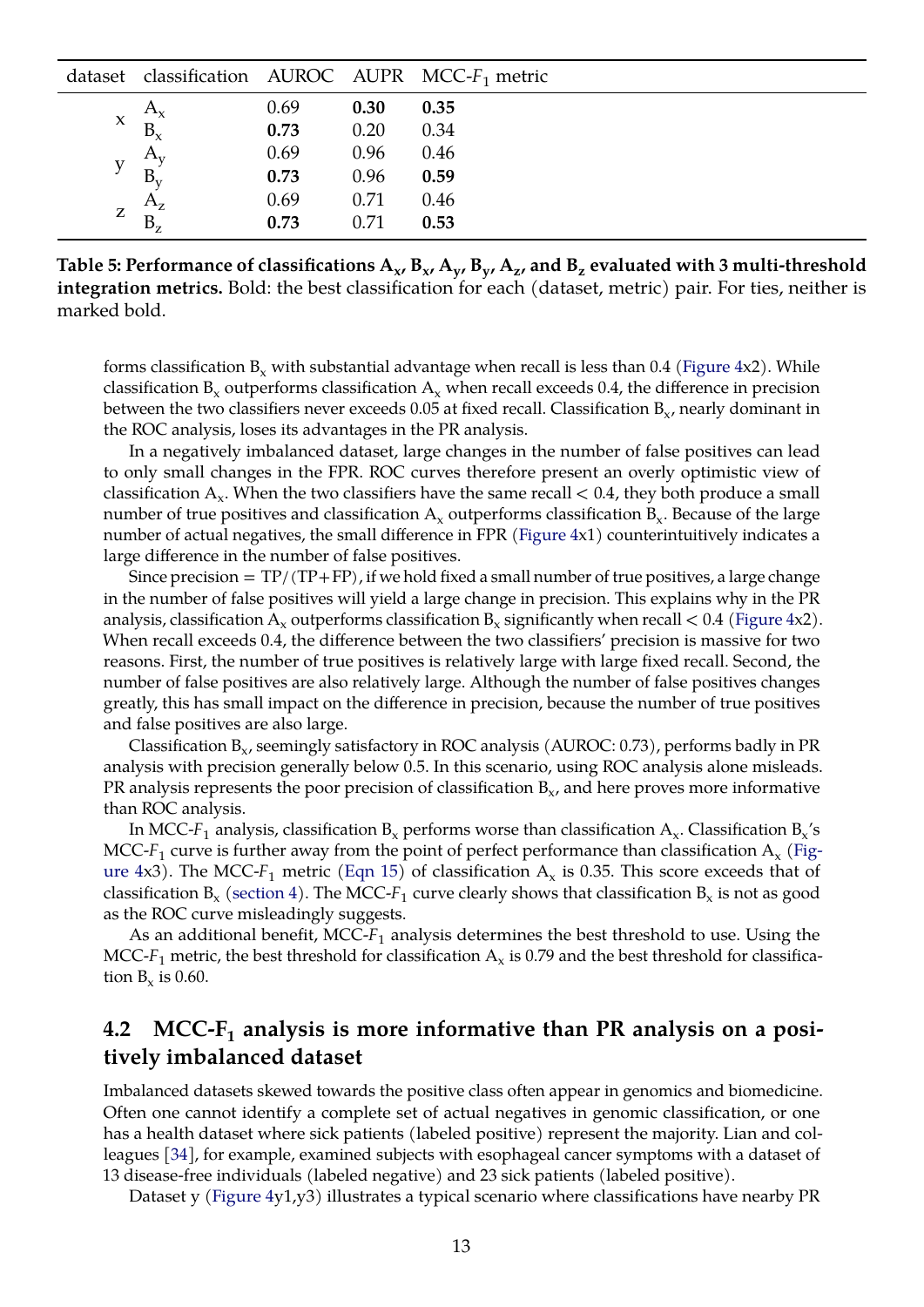curves due to positive class imbalance. PR analysis proves ineffective when the number of actual positives exceeds the number of actual negatives. Most of the recall domain corresponds to a confusion matrix with a large number of true positives. This arises from the large number of actual positives in the dataset. The change in precision, therefore, would remain small even if the number of false positives changed substantially. Therefore, classification  $A_v$  and classification  $B_v$  have similar PR curves [\(Figure 4y](#page-11-0)2). Both classifications have an AUPR of 0.96 [\(Table 5\)](#page-12-0). Here, ROC analysis more clearly indicates that classification  $\mathtt{B}_\mathrm{y}$  outperforms classification  $\mathtt{A}_\mathrm{y}$  [\(Figure 4y](#page-11-0)1). Classification  $B_{v}$  has obvious advantage in most of the FPR domain.

Classification  $B_y$  and classification  $A_y$  have nearby MCC-F<sub>1</sub> curves when  $F_1 < 0.62$  [\(Figure 4y](#page-11-0)3). When  $F_1 > 0.62$ , MCC- $F_1$  analysis shows that classification  $B_y$  performs better than classification  ${\rm A_y}.$  The MCC- $F_1$  metric of classification  ${\rm B_y}$  (0.59) exceeds that of classification  ${\rm A_y}$  (0.46). Here, we cannot differentiate the two classifiers by PR analysis. ROC and MCC- $F_1$  analyses, however, both show that classification  $B_y$  performs better overall. In this case, both ROC and MCC- $F_1$  analyses prove more informative than PR analysis. Additionally, the MCC- $F_1$  metric tells us the best threshold for both classification  $A_y$  (0.22) and for classification  $B_y$  (0.26).

## **4.3 MCC-F<sup>1</sup> analysis provides a clear decision rule for picking a classifier and threshold on a balanced dataset**

The perfectly balanced dataset z provides an ambiguous scenario where both the ROC and the PR curves of classifiers A and B cross [\(Figure 4z](#page-11-0)1,z2). This makes it difficult to select the best classifier. The ROC curve suggests that classification  $\mathtt{B}_\mathtt{z}$  performs better than classification  $\mathtt{A}_\mathtt{z}$  [\(Figure 4z](#page-11-0)1). When recall is less than 0.4, however, the PR curve of classification  $A<sub>z</sub>$  outperforms the PR curve of classification  $B_z$  with great advantage [\(Figure 4z](#page-11-0)2).

For dataset z, the two MCC- $F_1$  curves also cross, therefore producing an ambiguous out-come [\(Figure 4z](#page-11-0)3). The MCC- $F_1$  metric tells us that classification  $B_z$  generally performs better (0.53) than classification  $A_z$  (0.46). Nonetheless, MCC- $F_1$  analysis does not indicate which classifier performs best in all cases. ROC and PR analysis, however, cannot do this either. At least, the MCC- $F_1$  metric can provide a clear decision rule for picking a classifier even in this case [\(Table 5\)](#page-12-0). And again, the MCC- $F_1$  metric provides a clear rule for picking the threshold as well.

## **5 Discussion**

MCC- $F_1$  analysis compares classifiers more clearly than ROC or PR analysis. As shown above, imbalanced datasets can cause ROC or PR analyses to lead to misleading conclusions. The MCC- $F_1$ curve largely solves these problems, by providing clearer, more consistent way to evaluating binary classifiers. The MCC- $F_1$  metric also provides a useful means to identify the best threshold for classification. To facilitate the broader use of the MCC- $F_1$  curve, we also provide the R package, mccf1, available on Comprehensive R Archive Network (CRAN) at [https://cran.r-project.org/](https://cran.r-project.org/package=mccf1) [package=mccf1.](https://cran.r-project.org/package=mccf1)

# **Competing interests**

The authors declare they have no competing interests.

## **Software availability**

Our R mccf1 package is available on CRAN at [https://cran.r-project.org/package=mccf1.](https://cran.r-project.org/package=mccf1) Source code is available under the GNU General Public License (GPL) version 2 at [https://github.com/](https://github.com/hoffmangroup/mccf1/) [hoffmangroup/mccf1/.](https://github.com/hoffmangroup/mccf1/) The version used for this paper is at [https://cran.r-project.org/src/contrib/](https://cran.r-project.org/src/contrib/Archive/mccf1/mccf1_1.0.tar.gz) [Archive/mccf1/mccf1\\_1.0.tar.gz.](https://cran.r-project.org/src/contrib/Archive/mccf1/mccf1_1.0.tar.gz)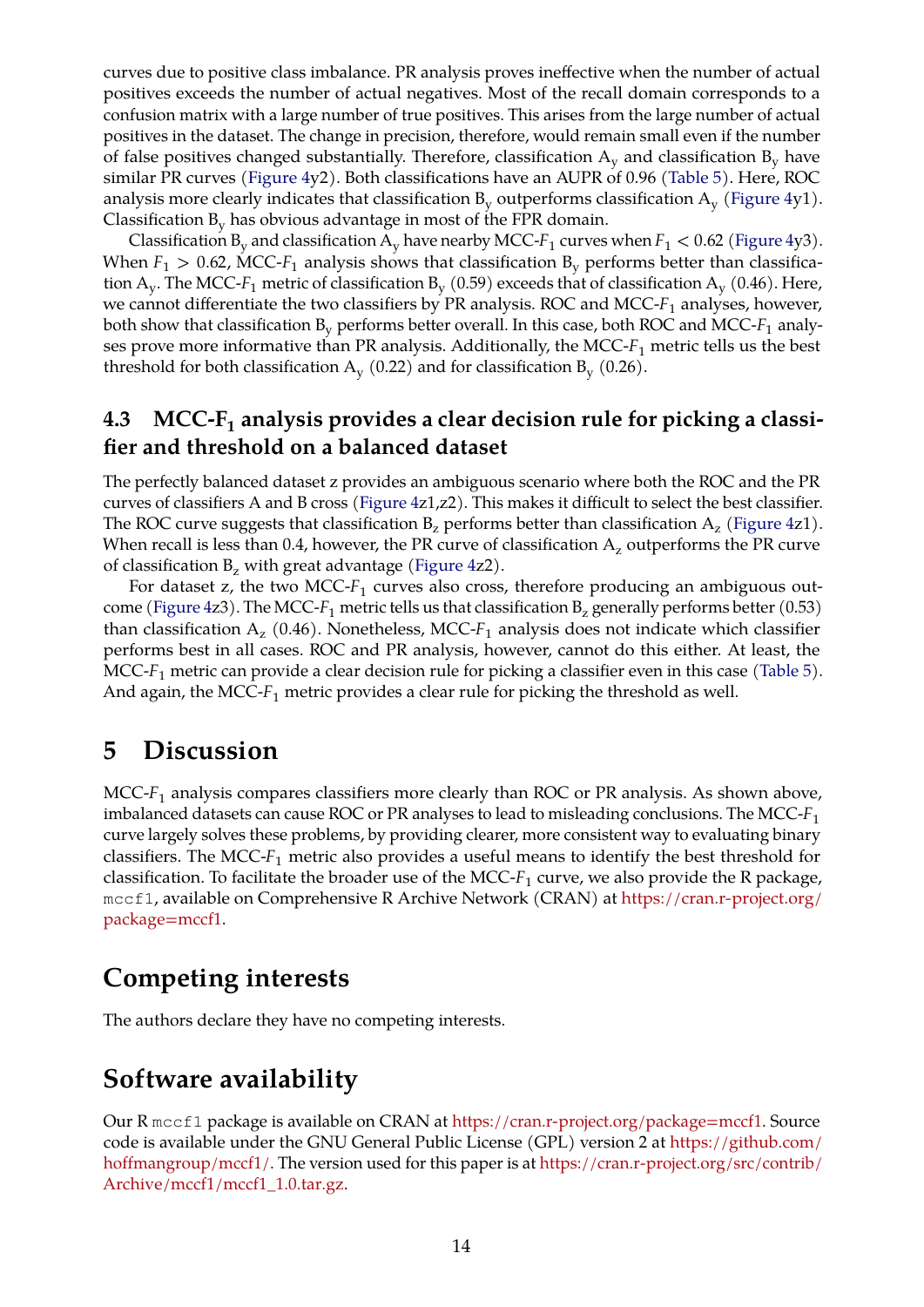# **Acknowledgments**

The authors thank Lei Sun (University of Toronto, ORCID: [0000-0002-5640-937X\)](http://orcid.org/0000-0002-5640-937X) and Robert M. Flight (University of Kentucky, ORCID: [0000-0001-8141-7788\)](http://orcid.org/0000-0001-8141-7788) for their help and suggestions. This work was supported by the Natural Sciences and Engineering Research Council of Canada (RGPIN-2015-03948) to Michael M. Hoffman.

# **Authors' details**

Chang Cao (ORCID: [0000-0002-2337-9741\)](http://orcid.org/0000-0002-2337-9741) is at the Statistics Program, University of Toronto, and at the Princess Margaret Cancer Centre, Toronto, Ontario, Canada.

Davide Chicco (ORCID: [0000-0001-9655-7142\)](http://orcid.org/0000-0001-9655-7142) was at the Princess Margaret Cancer Centre and currently is at the Krembil Research Institute, Toronto, Ontario, Canada.

Michael M. Hoffman (ORCID: [0000-0002-4517-1562\)](http://orcid.org/0000-0002-4517-1562) is at the Princess Margaret Cancer Centre, at the Department of Medical Biophysics and the Department of Computer Science, University of Toronto, and at the Vector Institute, Toronto, Ontario, Canada.

# **References**

- <span id="page-14-0"></span>[1] David Kleinbaum and Mitchel Klein. *Logistic regression: a self learning text*. Springer–Verlag Inc, 1994.
- <span id="page-14-1"></span>[2] Vijay Raghavan, Peter Bollmann, and Gwang S Jung. A critical investigation of recall and precision as measures of retrieval system performance. *ACM Transactions on Information Systems (TOIS)*, 7(3):205–229, 1989.
- <span id="page-14-2"></span>[3] Tom Fawcett. An introduction to ROC analysis. *Pattern Recognition Letters*, 27(8):861–874, 2006.
- <span id="page-14-3"></span>[4] Takaya Saito and Marc Rehmsmeier. The precision-recall plot is more informative than the ROC plot when evaluating binary classifiers on imbalanced datasets. *PLoS ONE*, 10(3):1–21, 2015.
- <span id="page-14-4"></span>[5] László A Jeni, Jeffrey F Cohn, and Fernando De La Torre. Facing imbalanced data– recommendations for the use of performance metrics. In *Proceedings of ACII 2013 – the Humaine Association Conference on Affective Computing and Intelligent Interaction*, pages 245–251. IEEE, 2013.
- <span id="page-14-5"></span>[6] Jesse Davis, Elizabeth S Burnside, Inês de Castro Dutra, David Page, Raghu Ramakrishnan, Vitor S Costa, and Jude W Shavlik. View learning for statistical relational learning: with an application to mammography. In *Proceedings of IJCAI 2005 – the 19th International Joint Conference on Artificial Intelligence*, pages 677–683, 2005.
- <span id="page-14-6"></span>[7] Jesse Davis and Mark Goadrich. The relationship between precision-recall and ROC curves. In *Proceedings of ICML 2006 – the 23rd International Conference on Machine Learning*, pages 233–240. ACM, 2006.
- <span id="page-14-7"></span>[8] Chris Drummond and Robert C Holte. Explicitly representing expected cost: An alternative to ROC representation. In *Proceedings of ACM SIGKDD 2000 – the 6th ACM International Conference on Knowledge Discovery and Data Mining*, pages 198–207. ACM, 2000.
- <span id="page-14-8"></span>[9] S Joshua Swamidass, Chloé-Agathe Azencott, Kenny Daily, and Pierre Baldi. A CROC stronger than ROC: measuring, visualizing and optimizing early retrieval. *Bioinformatics*, 26(10):1348–1356, 2010.
- <span id="page-14-9"></span>[10] Robert G Pontius Jr and Kangping Si. The total operating characteristic to measure diagnostic ability for multiple thresholds. *International Journal of Geographical Information Science*, 28(3):570–583, 2014.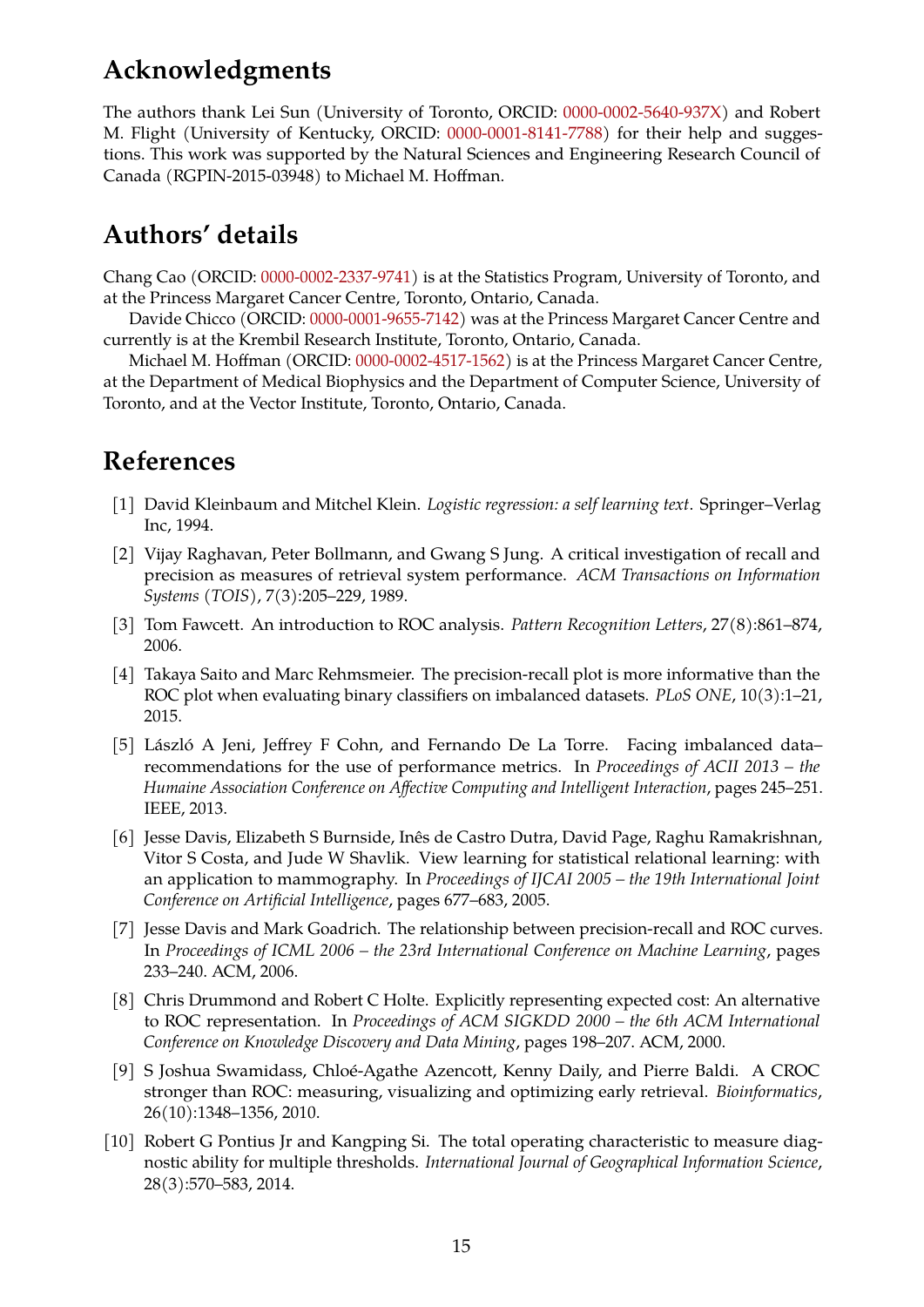- <span id="page-15-0"></span>[11] Peter Flach and Meelis Kull. Precision-recall-gain curves: PR analysis done right. In *Advances in Neural Information Processing Systems*, pages 838–846, 2015.
- <span id="page-15-1"></span>[12] Donna K McClish. Analyzing a portion of the ROC curve. *Medical Decision Making*, 9(3):190–195, 1989.
- <span id="page-15-2"></span>[13] André M Carrington, Paul W Fieguth, Hammad Qazi, Andreas Holzinger, Helen H Chen, Franz Mayr, and Douglas G Manuel. A new concordant partial AUC and partial c statistic for imbalanced data in the evaluation of machine learning algorithms. *BMC Medical Informatics and Decision Making*, 20(1):1–12, 2020.
- <span id="page-15-3"></span>[14] Brian W Matthews. Comparison of the predicted and observed secondary structure of T4 phage lysozyme. *Biochimica et Biophysica Acta (BBA) – Protein Structure*, 405(2):442–451, 1975.
- <span id="page-15-4"></span>[15] Marina Sokolova, Nathalie Japkowicz, and Stan Szpakowicz. Beyond accuracy, F-score and ROC: a family of discriminant measures for performance evaluation. In *Australasian Joint Conference on Artificial Intelligence*, pages 1015–1021. Springer, 2006.
- <span id="page-15-5"></span>[16] Haibo He and Edwardo A Garcia. Learning from imbalanced data. *IEEE Transactions on Knowledge and Data Engineering*, 21(9):1263–1284, 2009.
- <span id="page-15-6"></span>[17] Jake Lever, Martin Krzywinski, and Naomi Altman. Points of significance: classification evaluation. *Nature Methods*, 13(8):603–604, 2016.
- <span id="page-15-7"></span>[18] Kay H Brodersen, Cheng Soon Ong, Klaas E Stephan, and Joachim M Buhmann. The balanced accuracy and its posterior distribution. In *Proceedings of ICPR 2010 – the 20th International Conference on Pattern Recognition*, pages 3121–3124. IEEE, 2010.
- <span id="page-15-8"></span>[19] David M Powers. Evaluation: from precision, recall and F-measure to ROC, informedness, markedness and correlation. *Journal of Machine Learning Technologies*, 2:37–63, 2011.
- <span id="page-15-9"></span>[20] Jagdish C Bansal, Pramod K Singh, Kusum Deep, Millie Pant, and Atulya K Nagar. *Proceedings of BIC-TA 2012 – the 7th International Conference on Bio-Inspired Computing: Theories and Applications*, volume 2. Springer, 2012.
- <span id="page-15-10"></span>[21] Jianyi Yang, Ambrish Roy, and Yang Zhang. Protein–ligand binding site recognition using complementary binding-specific substructure comparison and sequence profile alignment. *Bioinformatics*, 29(20):2588–2595, 2013.
- <span id="page-15-11"></span>[22] Davide Chicco. Ten quick tips for machine learning in computational biology. *BioData Mining*, 10(35):1–17, 2017.
- <span id="page-15-12"></span>[23] Giuseppe Jurman, Samantha Riccadonna, and Cesare Furlanello. A comparison of MCC and CEN error measures in multi-class prediction. *PLoS ONE*, 7(8):e41882, 2012.
- <span id="page-15-13"></span>[24] Davide Chicco and Giuseppe Jurman. The advantages of the Matthews correlation coefficient (MCC) over F1 score and accuracy in binary classification evaluation. *BMC Genomics*, 21(1):6, 2020.
- <span id="page-15-14"></span>[25] Masahiro Gomi, Masashi Sonoyama, and Shigeki Mitaku. High performance system for signal peptide prediction: SOSUIsignal. *Chem-Bioinformatics Journal*, 4(4):142–147, 2004.
- <span id="page-15-15"></span>[26] Thomas N Petersen, Søren Brunak, Gunnar von Heijne, and Henrik Nielsen. SignalP 4.0: discriminating signal peptides from transmembrane regions. *Nature Methods*, 8(10):785–786, 2011.
- <span id="page-15-16"></span>[27] Pierre Dönnes and Arne Elofsson. Prediction of MHC class I binding peptides, using SVMHC. *BMC Bioinformatics*, 3(1):25, 2002.
- <span id="page-15-17"></span>[28] Arjun K Gupta and Saralees Nadarajah. *Handbook of Beta Distribution and Its Applications*. CRC Press, 2004.
- <span id="page-15-18"></span>[29] R Core Team. *R: A Language and Environment for Statistical Computing*. R Foundation for Statistical Computing, Vienna, Austria, 2018.
- <span id="page-15-19"></span>[30] Mehran Karimzadeh and Michael M Hoffman. Virtual ChIP-seq: Predicting transcription factor binding by learning from the transcriptome. *bioRxiv*, 168419, 2019.